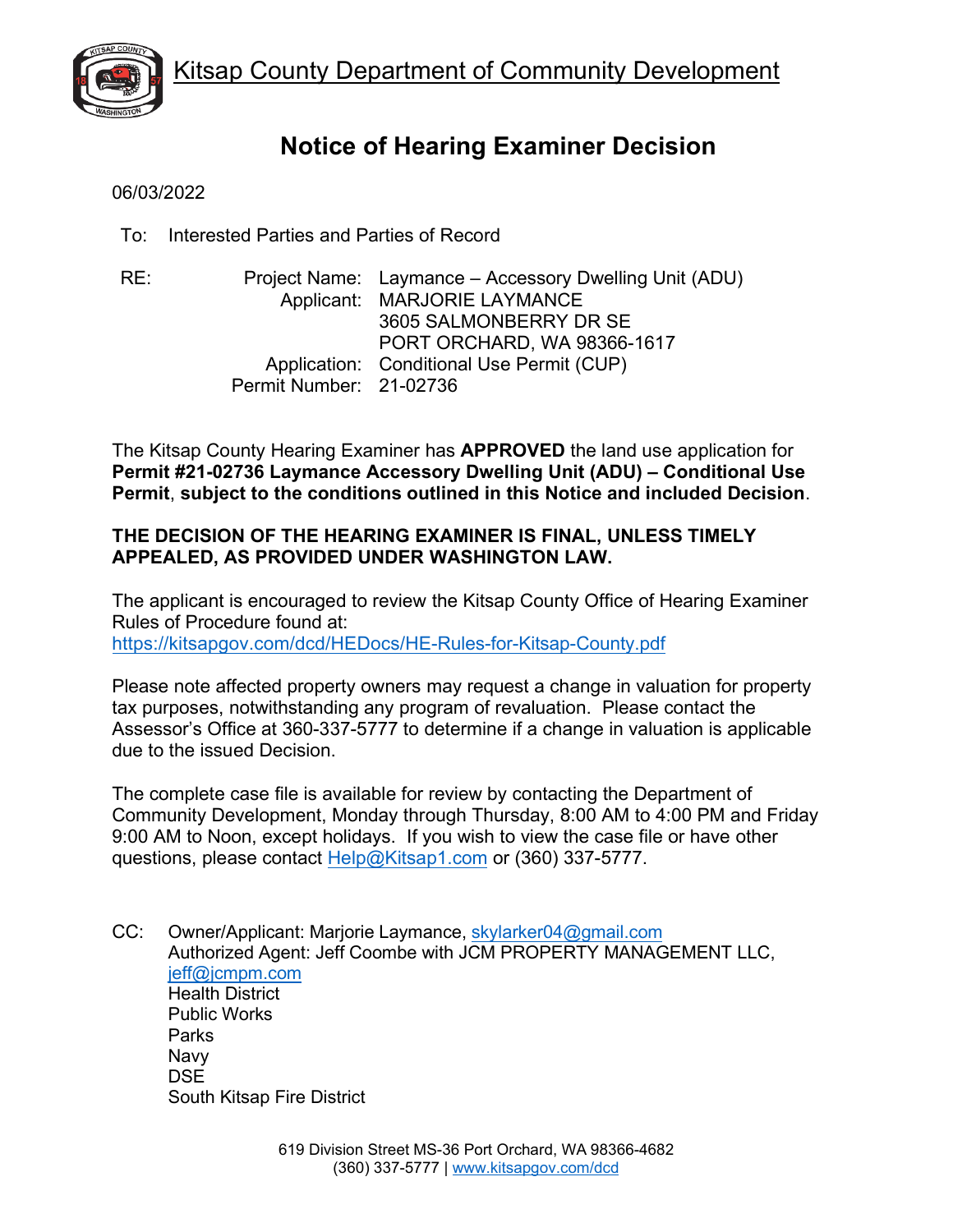South Kitsap School District Puget Sound Energy Water Purveyor Point No Point Treaty Council Suquamish Tribe Port Gamble S'Klallam Tribe Squaxin Island Tribe Puyallup Tribe WA Dept of Fish & Wildlife WA State Dept of Ecology-SEPA Interested Parties: None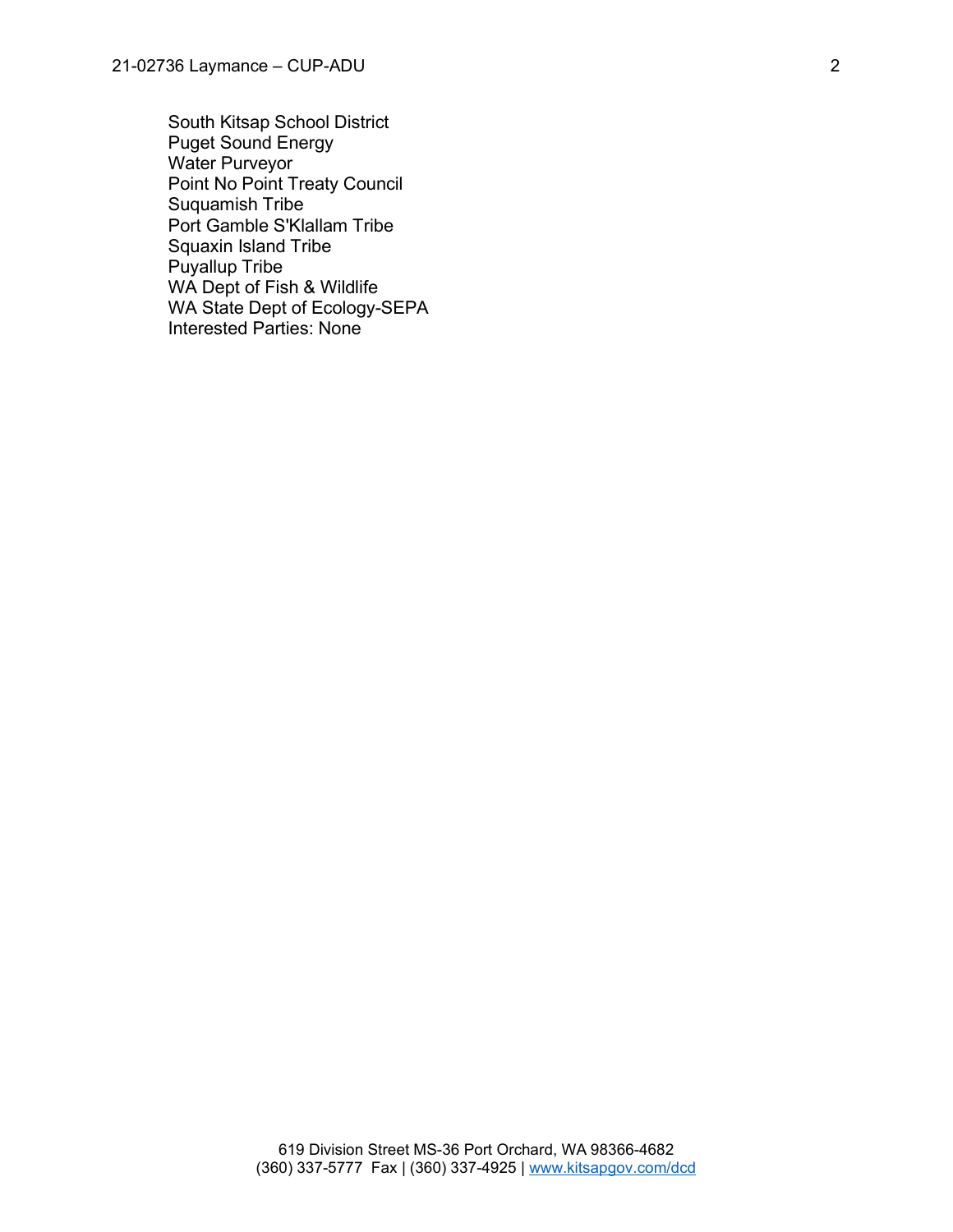## **BEFORE THE HEARING EXAMINER FOR KITSAP COUNTY**

| In the Matter of the Application of      | No. $21 - 02736$       |
|------------------------------------------|------------------------|
|                                          |                        |
| <b>Jeff Coombe, on behalf of</b>         | <b>Laymance Access</b> |
| <b>Marjorie Laymance</b>                 |                        |
|                                          |                        |
|                                          | <b>FINDINGS, CON</b>   |
| For Approval of a Conditional Use Permit | <b>AND DECISION</b>    |

No. 21-02736

**Laymance Accessory Dwelling Unit CUP** 

) FINDINGS, CONCLUSIONS,

# **SUMMARY OF DECISION**

The request for a conditional use permit to allow for the conversion of an existing detached garage structure into a 558 square foot accessory dwelling unit, on a 3.33-acre property developed with a 1,152 square foot manufactured home, located at 3605 Salmonberry Drive SE, is **APPROVED**. Conditions are necessary to address specific impacts of the proposal.

# **SUMMARY OF RECORD**

#### Hearing Date:

The Hearing Examiner held an open record hearing on the request on May 12, 2022, using remote access technology. The record was left open until May 19, 2022, to allow any member of the public having difficulty connecting to the remote hearing to submit written comments in lieu of live testimony. No additional comments were submitted and, accordingly, the record closed on May 19, 2022.

Testimony: The following individuals presented testimony under oath at the open record hearing:

Colin Poff, County Planner Jeff Coombe, Applicant Representative

Exhibits:

The following exhibits were admitted into the record:

- 1. Staff Report, dated May 5, 2022
- 2. Submittal Waiver, dated May 29, 2021
- 3. Site Plan with Wetlands, dated October 25, 2021
- 4. Single-Family Residence Floor Plan, received December 21, 2021
- 5. Single-Family Residence and Accessory Dwelling Unit Elevations, received December 21, 2021
- 6. SEPA Environmental Checklist, dated May 19, 2021
- 7. Required Permit Questionnaire Conditional Use Permit Accessory Dwelling Unit,

*Findings, Conclusions, and Decision Kitsap County Hearing Examiner Laymance Accessory Dwelling Unit CUP No. 21-02736*

*Page 1 of 13*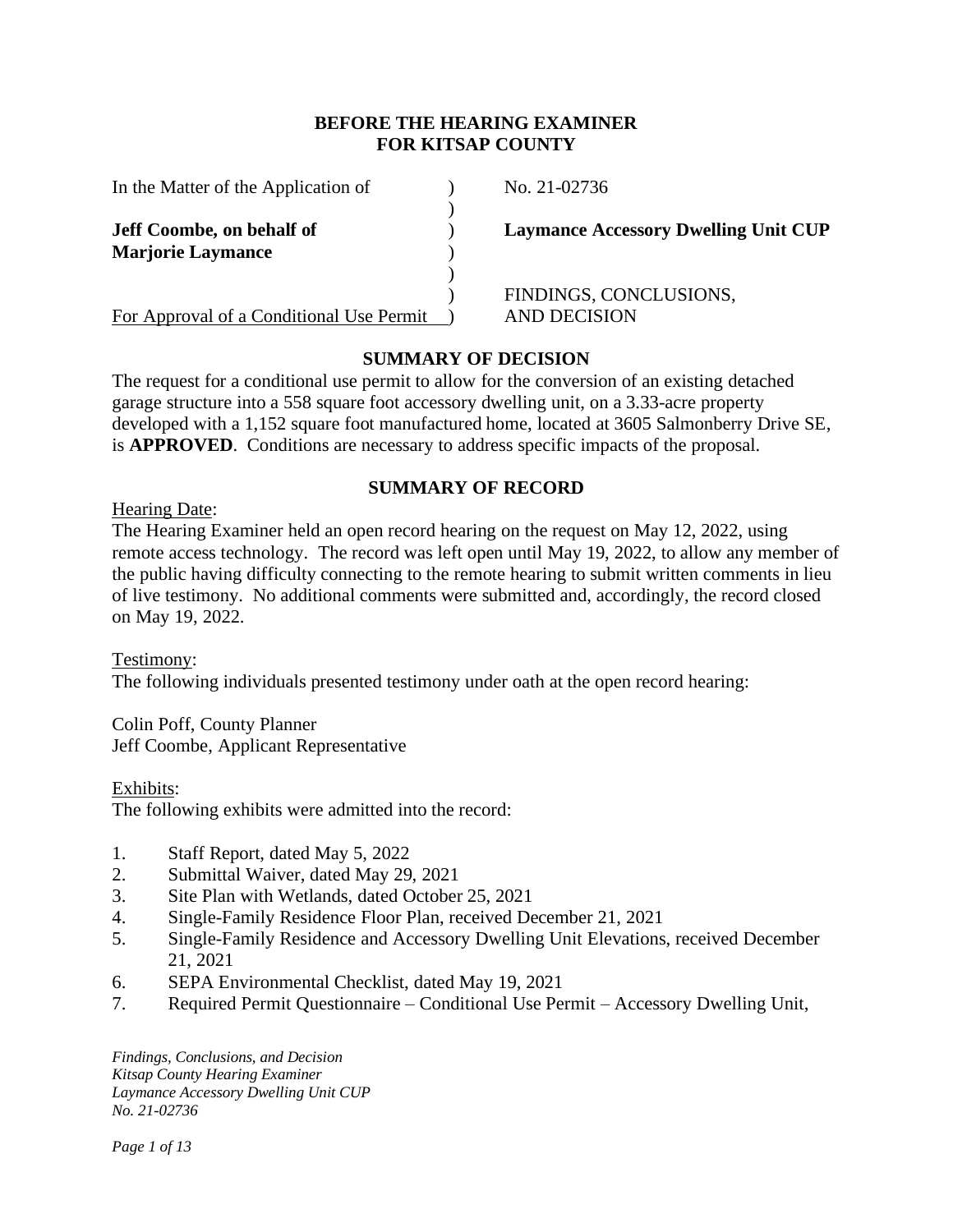received December 27, 2021

- 8. Owner Authorization Form, dated May 6, 2021
- 9. Concurrency Test, received December 27, 2021
- 10. ADU Floor Plan, received December 27, 2021
- 11. Kitsap Public Health District Building Clearance Exemption, approved May 26, 2021
- 12. Building Site Application Letter, dated December 6, 2021
- 13. Notice of Application, dated January 11, 2022
- 14. SEPA Determination of Nonsignificance, dated February 4, 2022
- 15. Revised Site Plan, dated March 10, 2022
- 16. Revised Project Narrative, dated March 15, 2022
- 17. Information Request Response, dated March 15, 2022
- 18. Notice of Public Hearing, published April 27, 2022
- 19. Certification of Public Notice, dated May 4, 2022
- 20. Staff Presentation, received May 12, 2022
- 21. Hearing Sign-In Sheet, received May 12, 2022
- 22. Public Comments:
	- a. Comment from Mary Holland, dated January 24, 2022
	- b. Comment from Susan Hayes, dated January 27, 2022
	- c. Comment from Trudy Valdez, dated January 27, 2022

The Hearing Examiner enters the following findings and conclusions based upon the testimony and exhibits admitted at the open record hearing:

#### **FINDINGS**

#### Application and Notice

- 1. Jeff Coombe, on behalf of Marjorie Laymance (Applicant), requests a conditional use permit (CUP) to convert an existing detached garage into a 558 square foot accessory dwelling unit (ADU). The existing structure proposed to be converted to an ADU is on a 3.33-acre property that is currently developed with a 1,152 square foot manufactured home. The property is located at 3605 Salmonberry Drive SE.<sup>1</sup> *Exhibit 1, Staff Report, pages 1 and 2; Exhibits 2 through 5; Exhibit 7; Exhibit 8; Exhibit 10; Exhibits 15 through 17.*
- 2. Kitsap County (County) determined that the application was complete on December 29, 2021. On January 11, 2022, the County provided notice of the application consistent with the requirements of Kitsap County Code (KCC) 21.04.210 by publishing notice in the County's publishing newspaper of record and by mailing or emailing notice to property owners within 800 feet of the site and to reviewing departments and agencies. The County's notice materials stated that written comments on the proposal could be submitted up until seven days before the date of the open record hearing associated with

<sup>1</sup> The property is identified by Kitsap County Assessor's Tax Account No. 4829-000-008-0003. *Exhibit 9; Exhibit 12.*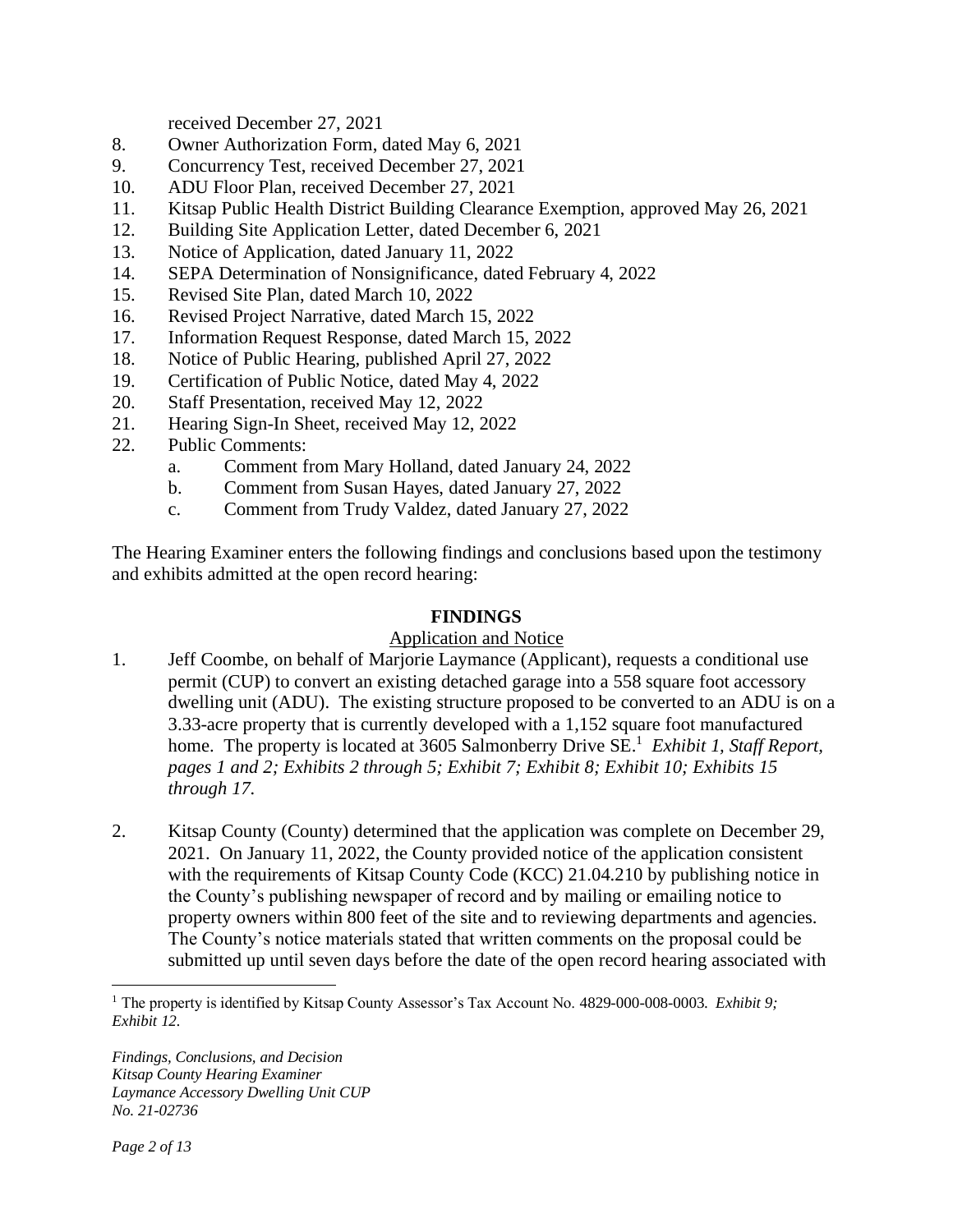the application. On April 27, 2022, the County provided notice of the open record hearing associated with the application by publishing notice in the County's publishing newspaper of record and by mailing notice to interested parties and to property owners within 800 feet of the site. Notice of the hearing was posted on-site the same day. The Applicant posted notice of the hearing on-site on April 27, 2022. *Exhibit 1, Staff Report, pages 1 and 6; Exhibit 13; Exhibit 18; Exhibit 19.*

- 3. The County received three comments on the proposal from neighboring property owners in response to it notice materials, all of which generally expressed support for the proposal. Specifically:
	- Mary Holland did not raise any specific concerns about the proposed use, but she noted that the County's permitting fees for the proposal appear excessive in light of a housing shortage in the county and because the proposal would not change the footprint of any existing buildings.
	- Susan Hayes noted that the proposed use would provide an affordable housing option and would not negatively impact the community.
	- Trudy Valdez noted that the proposed ADU would be unobtrusive and would not cause any traffic or drainage issues.

*Exhibit 22.*

# State Environmental Policy Act

4. The County acted as lead agency and analyzed the environmental impacts of the project as required by the State Environmental Policy Act (SEPA), Chapter 43.21C Revised Code of Washington (RCW). The County consolidated notice of the SEPA review and application comment periods under the optional process provided for by Washington Administrative Code (WAC) 197-11-355, with a SEPA comment deadline of January 25, 2022. The County did not receive any comments on the environmental review of the proposal. The County reviewed the Applicant's environmental checklist and other information on file and determined that the proposal would not have a probable significant adverse impact on the environment. Accordingly, the County issued a Determination of Nonsignificance (DNS) on February 4, 2022, with an appeal deadline of February 18, 2022. The DNS was not appealed. *Exhibit 1, Staff Report, page 2; Exhibit 6; Exhibit 13; Exhibit 14.*

## Comprehensive Plan and Zoning

- 5. The property and all surrounding properties are designated "Rural Protection" by the County Comprehensive Plan. County staff identified the following Comprehensive Plan policies as relevant to the proposal:
	- Limit the designated rural area to low residential densities that can be sustained by minimal infrastructure improvements, that cause minimal environmental degradation, and that will not cumulatively create the future necessity or expectation of urban levels of service. [Land Use Policy 50]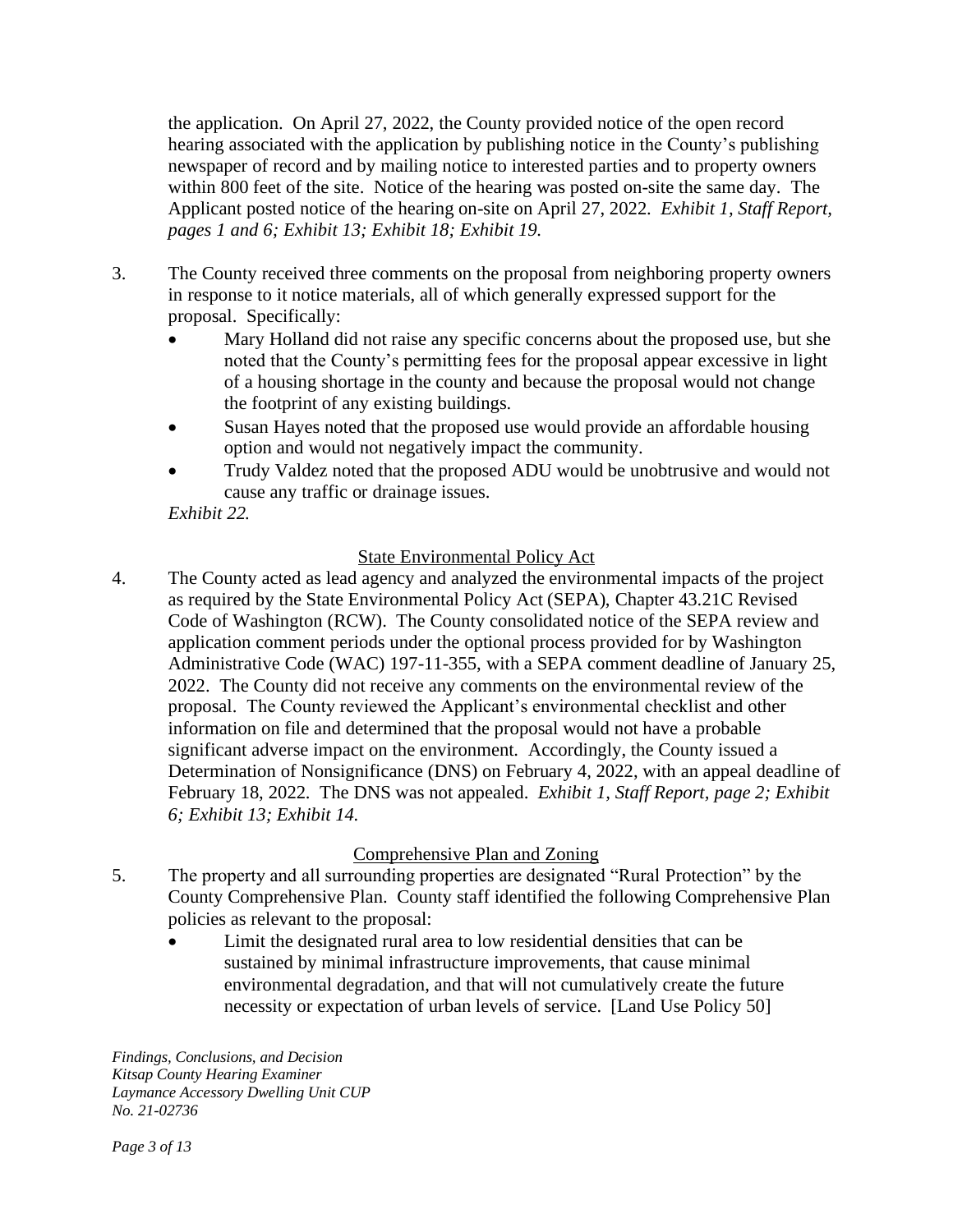- Permit residential uses in rural areas consistent with the planned rural character of the surrounding area. [Land Use Policy 51]
- Outside of the Type III Limited Area of More Intensive Rural Development (LAMIRD), limit development only to that which serves rural residential or resource needs and does not draw population from Urban Growth Areas. This policy is implemented through Comprehensive Plan Land Use designations, zoning designations, and zoning code provisions. [Land Use Policy 53]
- Use regulatory strategies to incentivize and provide flexibility for development of affordable and special needs housing. [Housing, Human Services Policy 5]
- Adopt regulatory changes to allow non-traditional housing types. [Housing, Human Services Policy 7]
- Promote fair housing to ensure that all residents of Kitsap County have an equal and fair opportunity to obtain safe and sanitary housing suitable to their needs and financial resources, regardless of race, religion, gender, sexual orientation, age, national origin, family status, income, disability, or other protected class. [Housing, Human Services Policy 11]
- Identify and remove regulatory barriers and limits access to or the provision of a diverse affordable housing supply. [Housing, Human Services Policy 12]
- Identify and remove impediments to creating housing for harder to house populations. [Housing, Human Services Policy 13]
- Disperse affordable housing opportunities throughout the County. [Housing, Human Services Policy 14]

*Exhibit 1, Staff Report, pages 4 and 5.*

6. The subject property and all surrounding properties are zoned "Rural Protection" (RP). The RP zone "promotes low-density rural development and agricultural activities that are consistent with rural character and protects environmental features such as significant visual, historical and natural features, wildlife corridors, steep slopes, wetlands, streams and adjacent critical areas." *KCC 17.140.010.* ADUs are allowed in the RP zone with a conditional use permit. *KCC 17.410.042.* ADUs in the RP zone are required to have front yard setbacks of 50 feet, and side and rear yard setbacks of 5 feet. *KCC 17.420.052.*  In accordance with these requirements, the existing detached structure proposed to be converted to an ADU is set back approximately 60 feet from the front property line to the west, approximately 10 feet from the side property line to the south, approximately 150 feet from the side property line to the north, and approximately 315 feet from the rear property line to the east. Additionally, ADUs are subject to the special-use provisions of KCC 17.410.060.B.3. The proposed ADU's compliance with these special-use provisions is discussed in detail below. *Exhibit 1, Staff Report, pages 2 and 3; Exhibit 3; Exhibit 7; Exhibit 15.*

*Findings, Conclusions, and Decision Kitsap County Hearing Examiner Laymance Accessory Dwelling Unit CUP No. 21-02736*

*Page 4 of 13*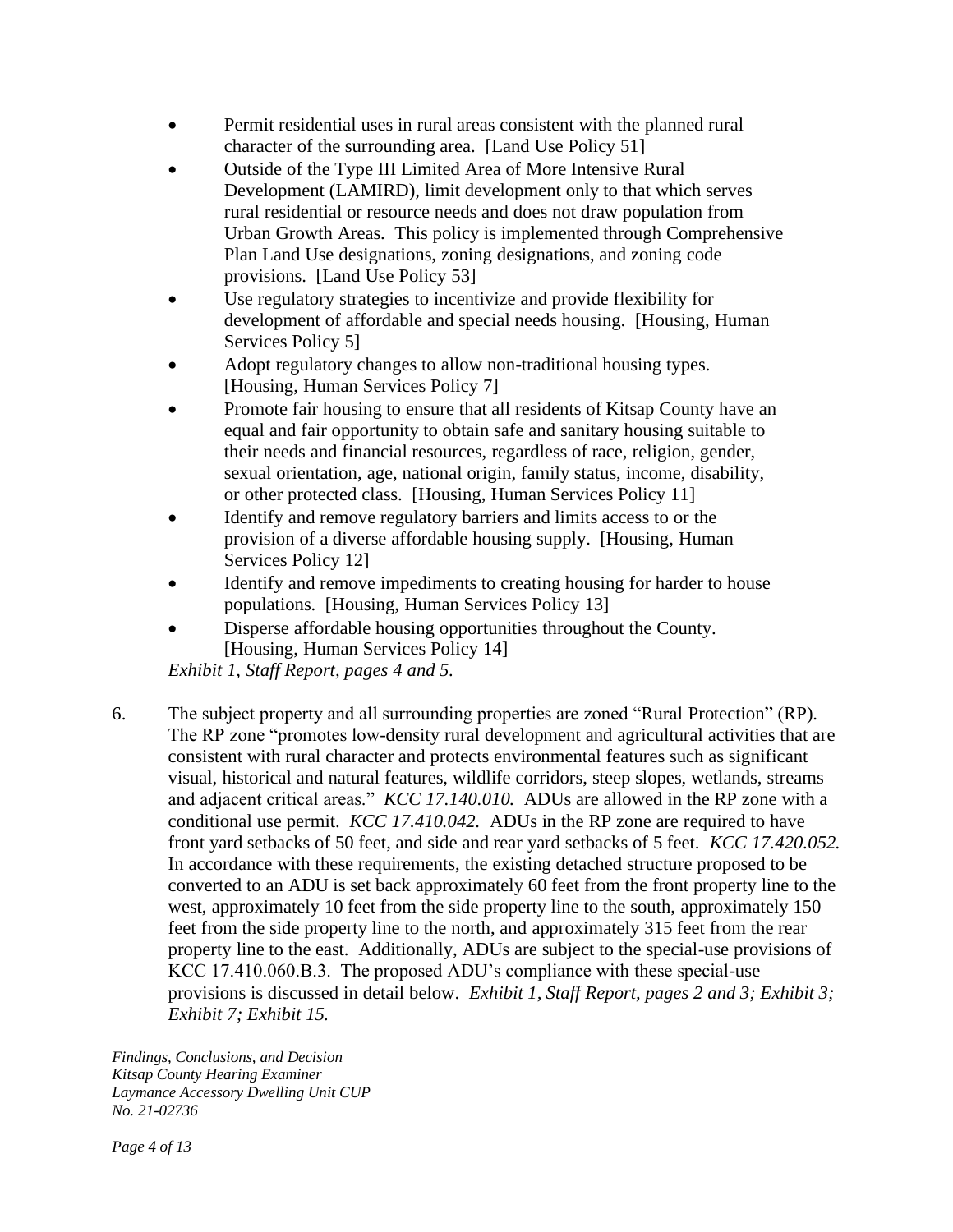## Existing Property and Proposed Development

7. The 3.33-acre site is developed with a 1,152 square foot primary residence and associated driveway and septic drain field. The Revised Site Plan depicts a Critical Area containing a wetland in the rear undeveloped portion of the site. This Critical Area, would not be impacted by the proposed conversion of the existing garage to an ADU. Access to both the primary residence and the proposed ADU is provided from an existing driveway connecting to Salmonberry Drive SE. The ADU would be served by an on-site private well and septic system currently serving the primary residence. The Kitsap County Health District reviewed and approved the proposal without conditions. The Applicant would be required to submit documentation of Kitsap County Health District approval with the building permit application. The Kitsap County Fire Marshal's Office also reviewed and approved the proposal without conditions. The Applicant would convert the interior of the existing detached garage for the proposed ADU use but would not modify the exterior of the existing structure. The existing structure is sited approximately 35 feet from, and is similar in appearance to, the primary residence. Both structures have a pitched roof, horizontal siding, and slider windows. *Exhibit 1, Staff Report, pages 1 through 9; Exhibit 3; Exhibit 5; Exhibit 7; Exhibits 10 through 12; Exhibits 15 through 17.*

# Conditional Use Permit

- 8. The County zoning code makes some uses conditional in certain zoning districts. A *conditional use* is an activity specified by the zoning code "as a principal or accessory use that may be approved or denied based on consistency with specific criteria." *KCC 17.110.175.* As noted above, the Applicant requests a CUP to convert an existing detached garage into an ADU, a conditional use in the RP zoning district. *KCC 17.410.042.* ADUs in the RP zone are required to satisfy the ADU special-use provisions of KCC 17.410.060.B.3. *Exhibit 1, Staff Report, pages 6 through 10.*
- 9. County staff reviewed the proposal and determined that it would satisfy these provisions. The ADU special-use provisions are listed below, together with County staff's analysis (in italics):
	- a. An ADU shall be allowed as a permitted use in those areas contained within an urban growth boundary. *The subject property is not located within the urban growth boundary.*
	- b. An ADU shall be subject to a conditional use permit in those areas outside an urban growth boundary. *The subject property is located outside of the urban growth boundary. The Applicant requests approval of a CUP to allow an ADU.*
	- c. Only one ADU shall be allowed per lot. *The Applicant proposes only one ADU. There are no other ADUs present or proposed on the property.*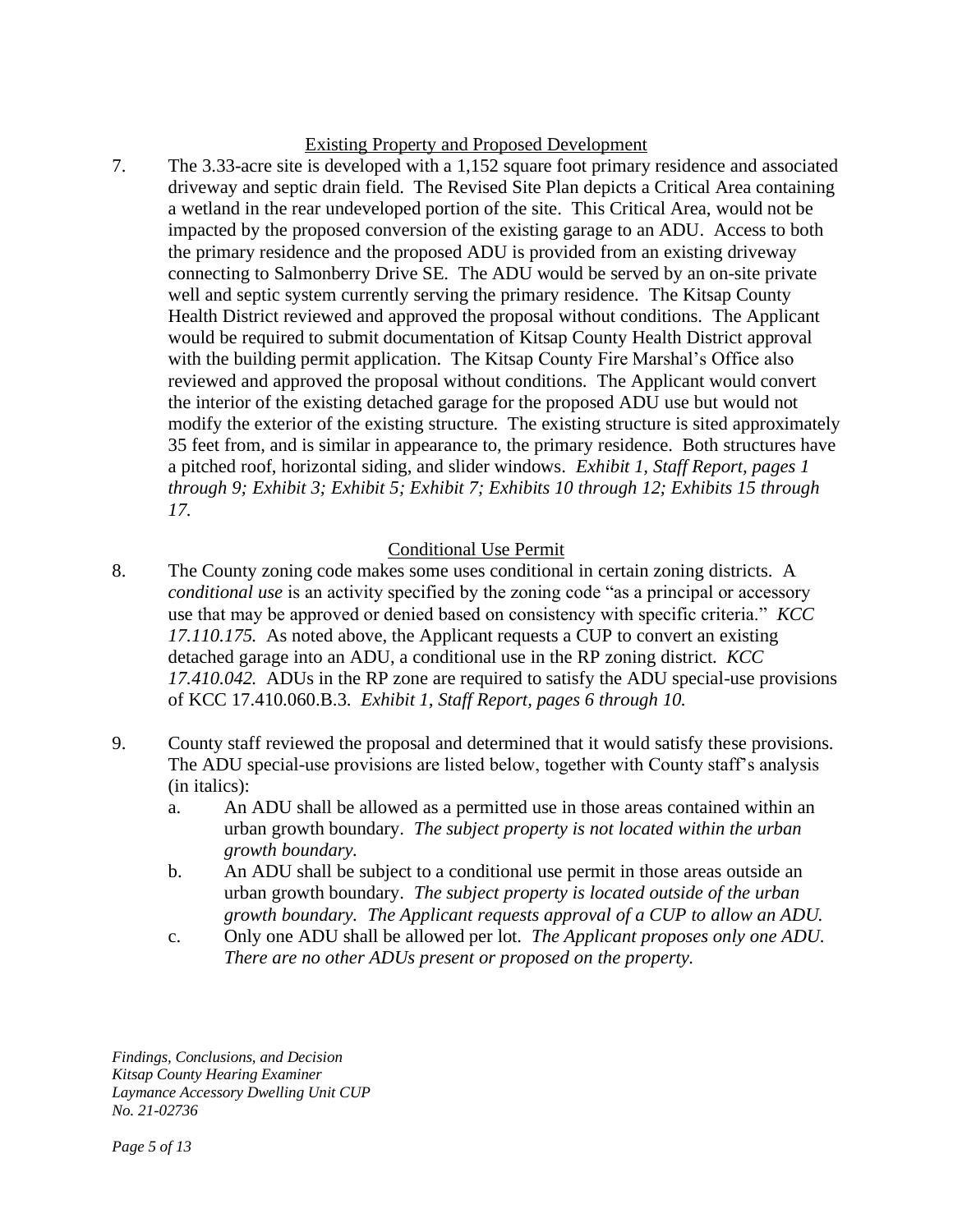- d. Owner of the property must reside in either the primary residence or the ADU. *The owner currently resides and will continue to reside in the existing singlefamily residence.*
- e. The ADU shall not exceed 50 percent of the square footage of the habitable area of the primary residence or 900 square feet, whichever is smaller. Dimensions are determined by exterior measurements. *The existing residence is 1,152 square feet. 50 percent of 1,152 is 576 square feet and, therefore, the ADU would be limited to 576 square feet. Although the existing garage structure is 720 square feet, it contains an 80 square foot separate storage area, and the proposed ADU would include only 558 square feet of habitable space.*
- f. The ADU shall be located within 150 feet of the primary residence or shall be the conversion of an existing detached structure. *The existing primary residence and the existing detached structure proposed to be converted to an ADU are approximately 35 feet apart, satisfying this requirement.*
- g. The ADU shall be designed to maintain the appearance of the primary residence. *The ADU would be within an existing detached garage and the exterior is not proposed to be changed. The primary residence and the ADU are similar in appearance; both are one story structures with a pitched roof, horizontal siding, and slider windows.*
- h. All setback requirements for the zone in which the ADU would be located shall apply. *The ADU meets all setback requirements of the RP zone.*
- i. The ADU shall meet applicable health district standards for water and sewage. *The application was routed to Kitsap County Health District for review and was approved. The project would be served by a private well and private septic system.*
- j. No mobile homes or recreational vehicles shall be allowed as an ADU. *There are no mobile homes or recreational vehicles present or proposed on the subject property.*
- k. An ADU shall use the same side street entrance as the primary residence and shall provide additional off-street parking. *The submitted site plan shows that the proposed ADU would use the existing driveway utilized by the primary residence. Adequate parking is available on-site for the primary residence and the ADU.*
- l. An ADU is not permitted on the same lot where accessory living quarters exist. *There are no present or proposed accessory living quarters on the property.*

*Exhibit 1, Staff Report, pages 6 through 10.* 

# Testimony

10. County Planner Colin Poff testified generally about the proposal and how it would meet the specific requirements for approval of a conditional use permit to allow an existing detached garage structure to be converted to an ADU. He stated that the ADU would be located on a 3.33-acre lot that has an existing manufactured home. Mr. Poff explained that there are critical areas consisting of wetlands at the rear of the site, which he stressed

*Findings, Conclusions, and Decision Kitsap County Hearing Examiner Laymance Accessory Dwelling Unit CUP No. 21-02736*

*Page 6 of 13*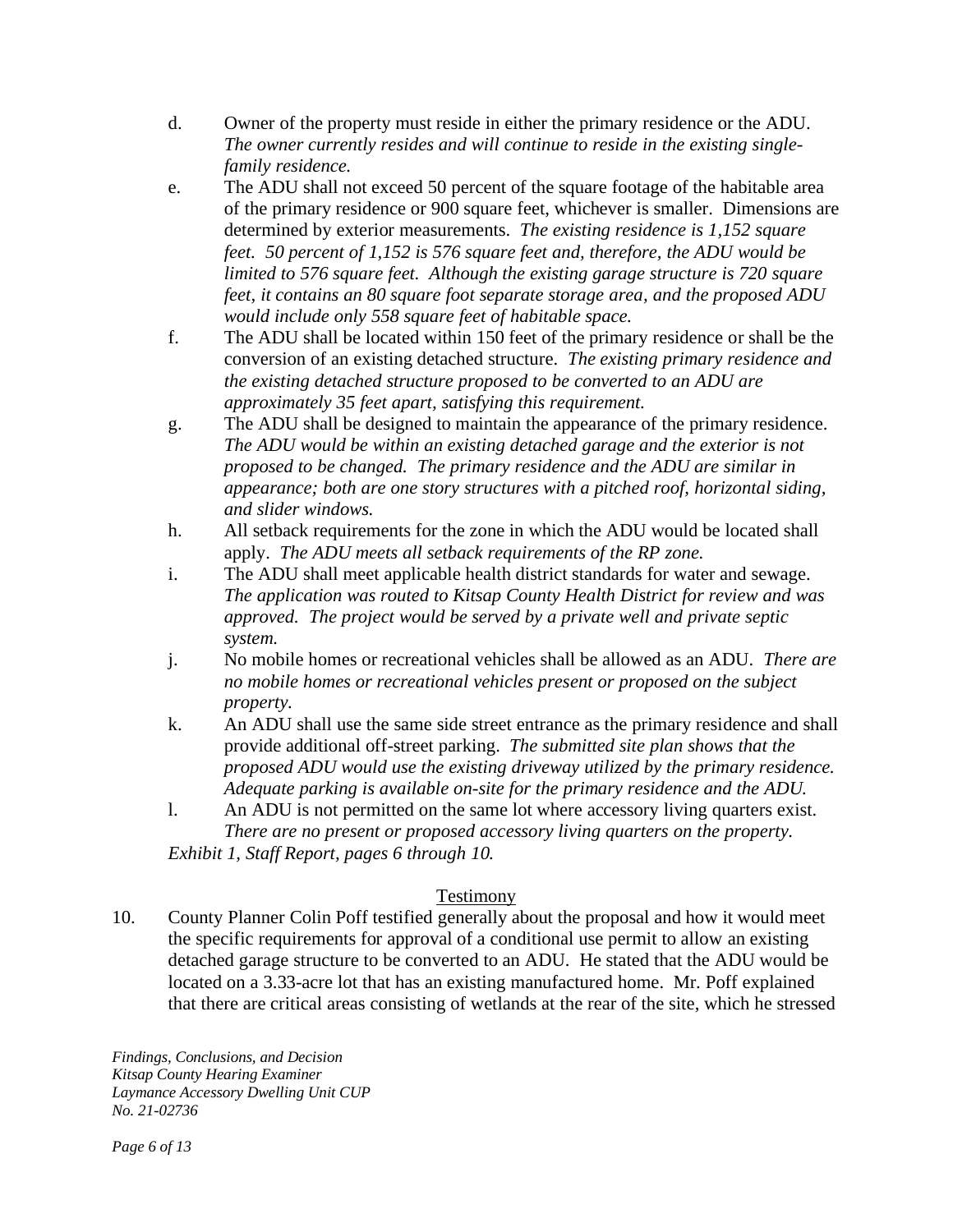would not be impacted by the proposal. He noted that all adjacent land uses consist of single-family residences. Mr. Poff stated that the proposal would not require any special environmental reports and that only interior modifications of the existing structure are proposed. He explained how the proposed ADU would meet all applicable CUP criteria and would comply with the County's ADU special use provisions. Mr. Poff noted that the County received three comments on the proposal from neighboring property owners, all of which expressed support for the proposal. *Testimony of Mr. Poff.*

11. Applicant Representative Jeff Coombe testified that he agrees with County staff's analysis of the proposal as expressed in the staff report and Mr. Poff's testimony. *Testimony of Mr. Coombe.*

#### Staff Recommendation

12. County staff recommends approval of the application, with conditions. Mr. Coombe testified that the Applicant understands and would comply with County staff's recommended conditions. *Exhibit 1, Staff Report, pages 6 through 14; Testimony of Mr. Coombe.*

## **CONCLUSIONS**

## **Jurisdiction**

The Hearing Examiner has jurisdiction to hear and decide requests for a conditional use permit. *KCC 2.10.070; 17.550.020.*

#### Criteria for Review

The Hearing Examiner may approve, approve with conditions, or deny a conditional use permit. Approval or approval with conditions may be granted by the Hearing Examiner only when all the following criteria are met:

- 1. The proposal is consistent with the Comprehensive Plan;
- 2. The proposal complies with applicable requirements of [the zoning code];
- 3. The proposal will not be materially detrimental to existing or future uses or property in the immediate vicinity; and
- 4. The proposal is compatible with and incorporates specific features, conditions, or revisions that ensure it responds appropriately to the existing character, appearance, quality or development, and physical characteristics of the subject property and the immediate vicinity.

*KCC 17.550.030.A.*

As a condition of CUP approval, the Hearing Examiner may:

1. Increase requirements in the standards, criteria, or policies established by [the zoning code];

*Findings, Conclusions, and Decision Kitsap County Hearing Examiner Laymance Accessory Dwelling Unit CUP No. 21-02736*

*Page 7 of 13*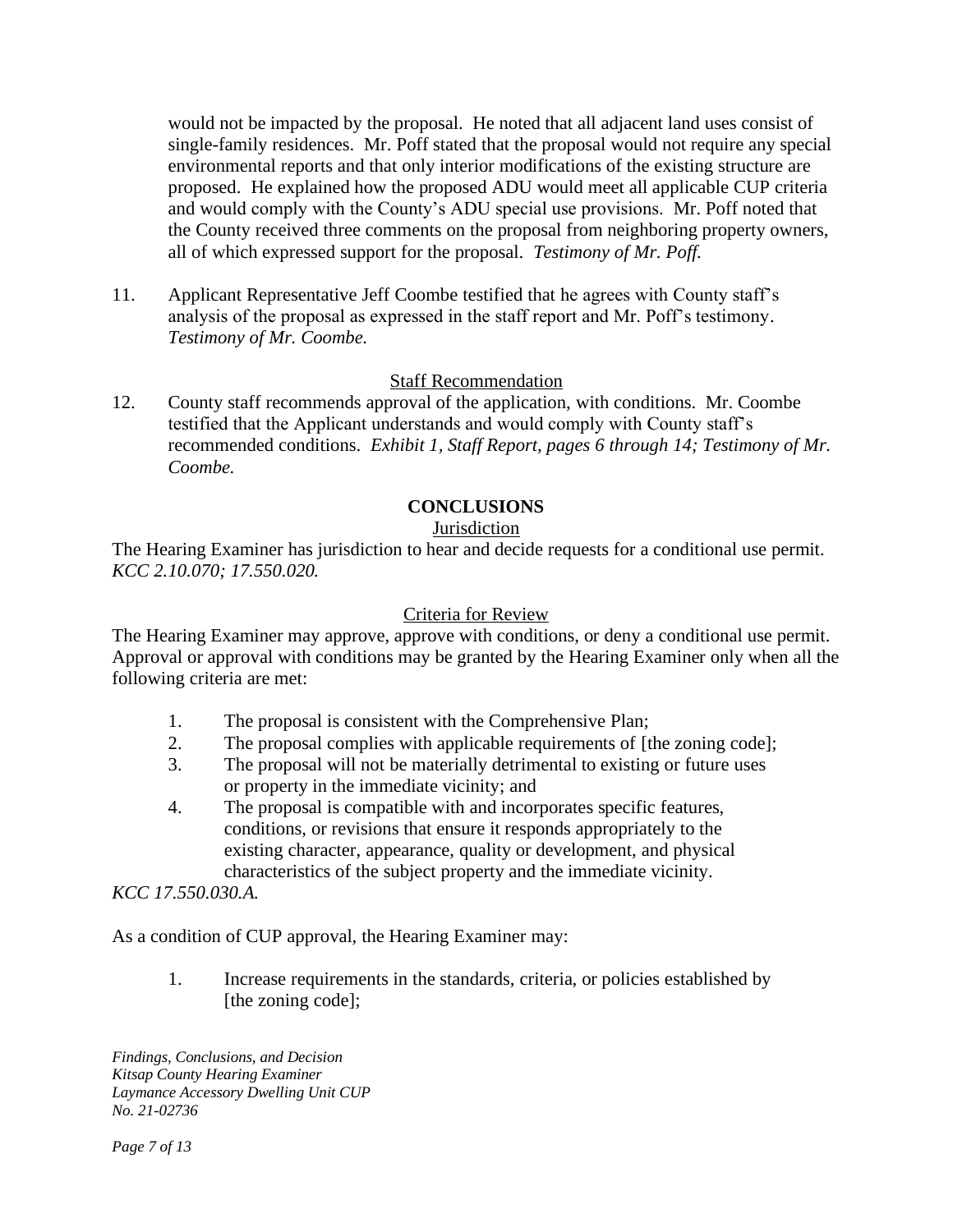- 2. Stipulate the exact location as a means of minimizing hazards to life, limb, property damage, erosion, landslides, or traffic;
- 3. Require structural features or equipment essential to serve the same purpose set forth in Chapter 17.420;
- 4. Include requirements to improve compatibility with other uses permitted in the same zone, protecting them from nuisance generating features in matters of noise, odors, air pollution, wastes, vibration, traffic, physical hazards, and similar matters. The hearing examiner may not, in connection with action on a conditional use permit, reduce the requirements specified by [the zoning code] as pertaining to any use nor otherwise reduce the requirements of [the zoning code] in matters for which a variance is the remedy provided;
- 5. Assure that the degree of compatibility with the purpose of [the zoning code] shall be maintained with respect to the particular use on the particular site and in consideration of other existing and potential uses, within the general area in which the use is proposed to be located;
- 6. Recognize and compensate for variations and degree of technological processes and equipment as related to the factors of noise, smoke, dust, fumes, vibration, odors, and hazard or public need;
- 7. Require the posting of construction and maintenance bonds or other security sufficient to secure to the county the estimated cost of construction and/or installation and maintenance of required improvements; and
- 8. Impose any requirement that will protect the public health, safety, and welfare.

## *KCC 17.550.030.B.*

"If the approval criteria are not met or conditions cannot be imposed to ensure compliance with the approval criteria, the conditional use permit shall be denied." *KCC 17.550.030.C.*

In addition to the criteria listed above, ADUs are subject to the following special-use provisions of KCC 17.410.060.B.3:

- a. An ADU shall be allowed as a permitted use in those areas contained within an urban growth boundary;
- b. An ADU shall be subject to a conditional use permit in those areas outside an urban growth boundary;
- c. Only one ADU shall be allowed per lot;
- d. Owner of the property must reside in either the primary residence or the ADU;
- e. The ADU shall not exceed fifty percent of the square footage of the habitable area of primary residence or nine hundred square feet, whichever is smaller. Dimensions are determined by exterior measurements.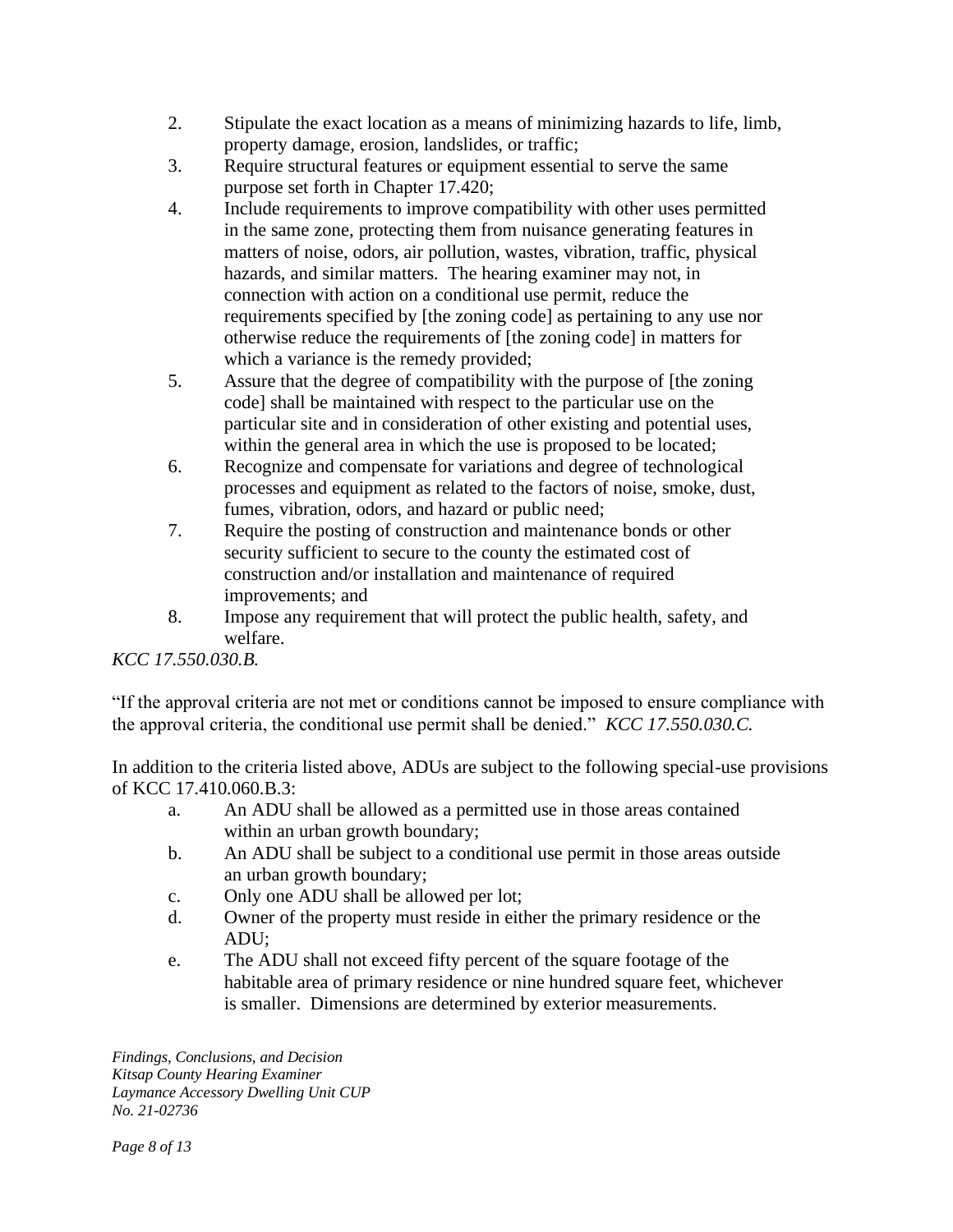- f. The ADU shall be located within one hundred fifty feet of the primary residence or shall be the conversion of an existing detached structure (e.g., garage);
- g. The ADU shall be designed to maintain the appearance of the primary residence;
- h. All setback requirements for the zone in which the ADU is located shall apply;
- i. The ADU shall meet the applicable health district standards for water and sewage disposal;
- j. No mobile homes or recreational vehicles shall be allowed as an ADU;
- k. An ADU shall use the same side-street entrance as the primary residence and shall provide additional off-street parking; and
- l. An ADU is not permitted on the same lot where an accessory living quarters exists.

The criteria for review adopted by the Kitsap County Board of Commissioners are designed to implement the requirement of Chapter 36.70B RCW to enact the Growth Management Act. In particular, RCW 36.70B.040 mandates that local jurisdictions review proposed development to ensure consistency with County development regulations, considering the type of land use, the level of development, infrastructure, and the characteristics of development. *RCW 36.70B.040*.

#### Conclusion Based on Findings

**1. With conditions, the proposed ADU would be consistent with the special-use provisions of KCC 17.410.060.B.3.** The proposed ADU would be located within the Rural Protection (RP) zoning district, outside the boundary of an urban growth area, and would therefore be allowed with a conditional use permit. The Applicant proposes to create only one ADU, and there are no separate ADUs, accessory living quarters, mobile homes, or recreational vehicles currently located, or proposed to be located, on the property. The Applicant would continue to reside in the existing 1,152 square foot manufactured home on the property. The living area of the proposed ADU would measure 558 square feet, which is less than the 576 square foot maximum permitted for an ADU associated with a 1,152 square foot primary residence. The proposed ADU would be sited approximately 35 feet from the existing single-family residence and is similar in appearance to the primary residence. The pitched roof is the same, and both structures have horizontal siding and slider windows. The proposed ADU would meet all applicable setback requirements for the RP zone. The ADU would be served by a private well and private septic system currently serving the primary residence. The ADU would use the existing driveway that also serves the primary residence. The Kitsap County Health District has reviewed and approved the proposal without conditions. Conditions, as detailed below, are necessary to mitigate project impacts and to ensure compliance with applicable statutes, ordinances, and regulations. *Findings 1, 5 – 12.*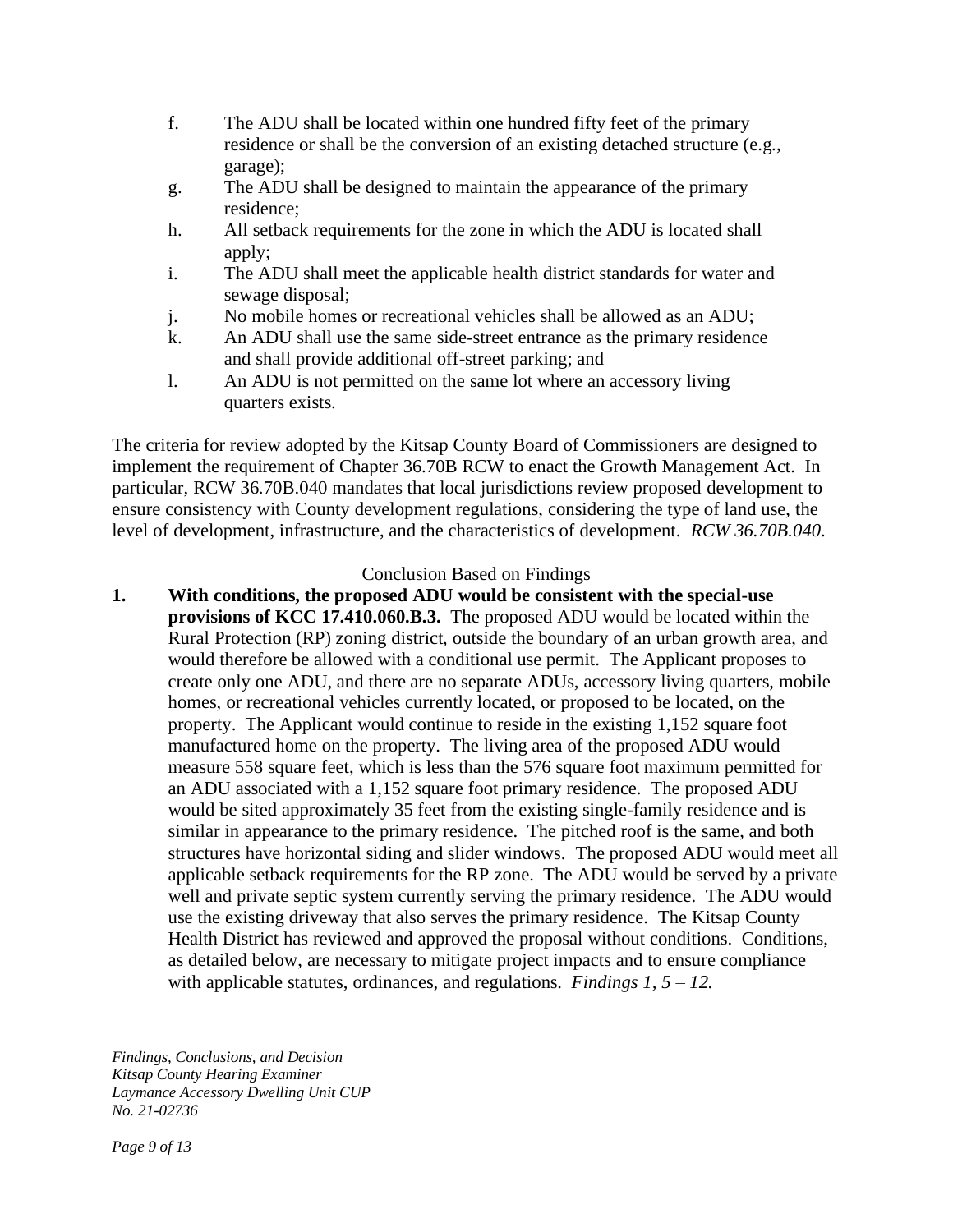**2. With conditions, the proposed project would be meet the criteria for CUP approval under KCC 17.550.030.A.** The County provided reasonable notice and opportunity to comment on the proposal. The County received three comments on the proposal from neighboring property owners that were all in support of the proposed use. The County analyzed the environmental impacts of the proposal, determined that the proposed use would not have a probable significant adverse impact on the environment, and issued a Determination of Nonsignificance, which was not appealed. The proposed ADU would be consistent with the County Comprehensive Plan policies that permit low-density residential uses in rural areas and generally encourage diverse, affordable housing options suitable to meet the needs of county residents. The Kitsap County Health District reviewed and approved the proposal without conditions. As conditioned, the proposed ADU would comply with all applicable provisions of the County zoning code, including setback requirements for the RP zone and the specific ADU special-use provisions of KCC 17.410.060.B.3. The project's compliance with these special-use provisions ensure that the project would not be materially detrimental to other uses or property in the vicinity and would be compatible with the existing character of the subject property and property in the vicinity. Conditions, as detailed below, are necessary to mitigate project impacts and to ensure compliance with relevant federal, state, and local statutes, ordinances, and regulations. *Findings 1 – 12.*

## **DECISION**

Based on the preceding findings and conclusions, the request for a conditional use permit to allow for the conversion of an existing detached garage structure into a 558 square foot accessory dwelling unit, on a 3.33-acre property developed with a 1,152 square foot manufactured home, located at 3605 Salmonberry Drive SE, is **APPROVED**, subject to the following conditions:<sup>2</sup>

- 1. All required permits shall be obtained prior to commencement of land clearing, tree removal, construction, and/or occupancy.
- 2. The accessory dwelling unit (ADU) is subject to the payment of impact fees. Impact fees must be paid at time of permit issuance, or if deferred, must be paid prior to final inspection. No certificate of occupancy will be granted until all impact fees are paid.
- 3. Any proposed modification (not including cosmetic work such as painting, papering and similar finish work), remodel or expansion of the ADU building, regardless of whether a building permit is required, shall be reviewed by the Department of Community Development and granted approval prior to such modification, expansion, construction and/or issuance of a building permit.

<sup>&</sup>lt;sup>2</sup> This decision includes conditions designed to mitigate impacts of this proposed project as well as conditions required by the County code.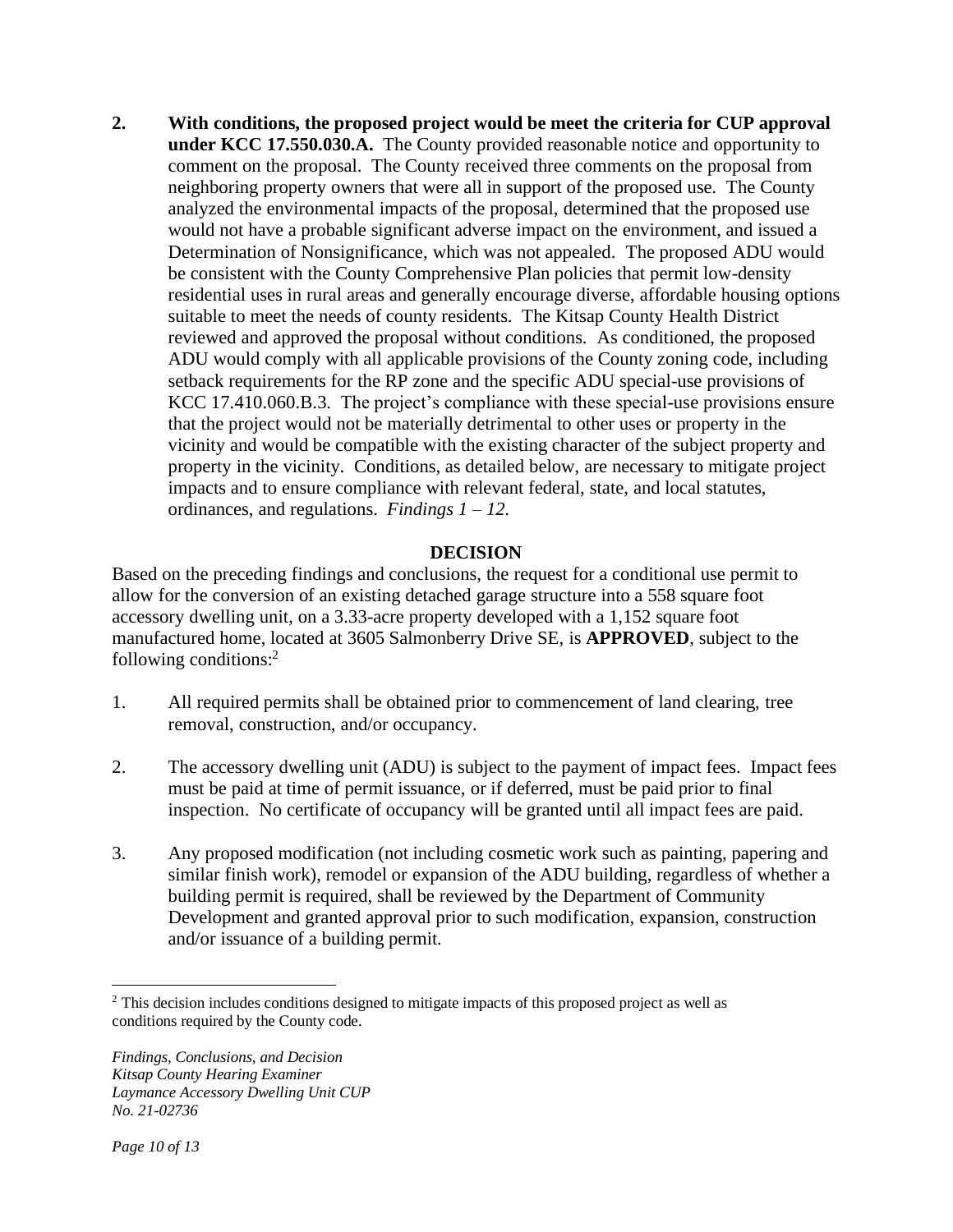- 4. Only one ADU shall be permitted on the subject property.
- 5. The owner of the property must reside in either the primary residence or the ADU and only one of the structures may be rented at any one time. The ADU's habitable area shall not exceed 50 percent of the primary residence or 900 square feet, whichever is smaller. The proposed size of the ADU is 558 square feet. Any future expansion of the ADU will require a building permit and would have to comply with all code requirements in place at the time of the new building permit application.
- 6. The ADU shall be located within 150 feet of the primary residence.
- 7. The ADU shall be designed to maintain the appearance of the primary residence.
- 8. This permit shall comply with all Kitsap Public Health District regulations and conditions of approval.
- 9. No mobile home or recreational vehicle shall be allowed as an ADU.
- 10. The ADU shall use the same side street entrance as the primary residence and shall provide one additional off-street parking space.
- 11. An accessory living quarters or guest house is not permitted on the same lot unless the ADU is removed and the accessory living quarters or guest house complies with all requirements imposed by the Kitsap County Code.
- 12. A property with a primary residence and an ADU cannot be segregated to create two separate legal lots unless it complies with all subdivision, zoning, and density requirements in place at the time of a complete subdivision application.
- 13. The ADU cannot be sold separately from the primary residence unless it has legally been segregated onto its own lot.
- 14. The recipient of any conditional use permit shall file a Notice of Land Use Binder with the county auditor prior to any of the following: initiation of any further site work, issuance of any development/construction permits by the county, or occupancy/use of the subject property or buildings thereon for the use or activity authorized. The Notice of Land Use Binder shall serve both as an acknowledgment of, and agreement to abide by, the terms and conditions of the conditional use permit, and as a notice to prospective purchasers of the existence of the permit. The Binder shall be prepared and recorded by the Department at the Applicant's expense.

*Findings, Conclusions, and Decision Kitsap County Hearing Examiner Laymance Accessory Dwelling Unit CUP No. 21-02736*

*Page 11 of 13*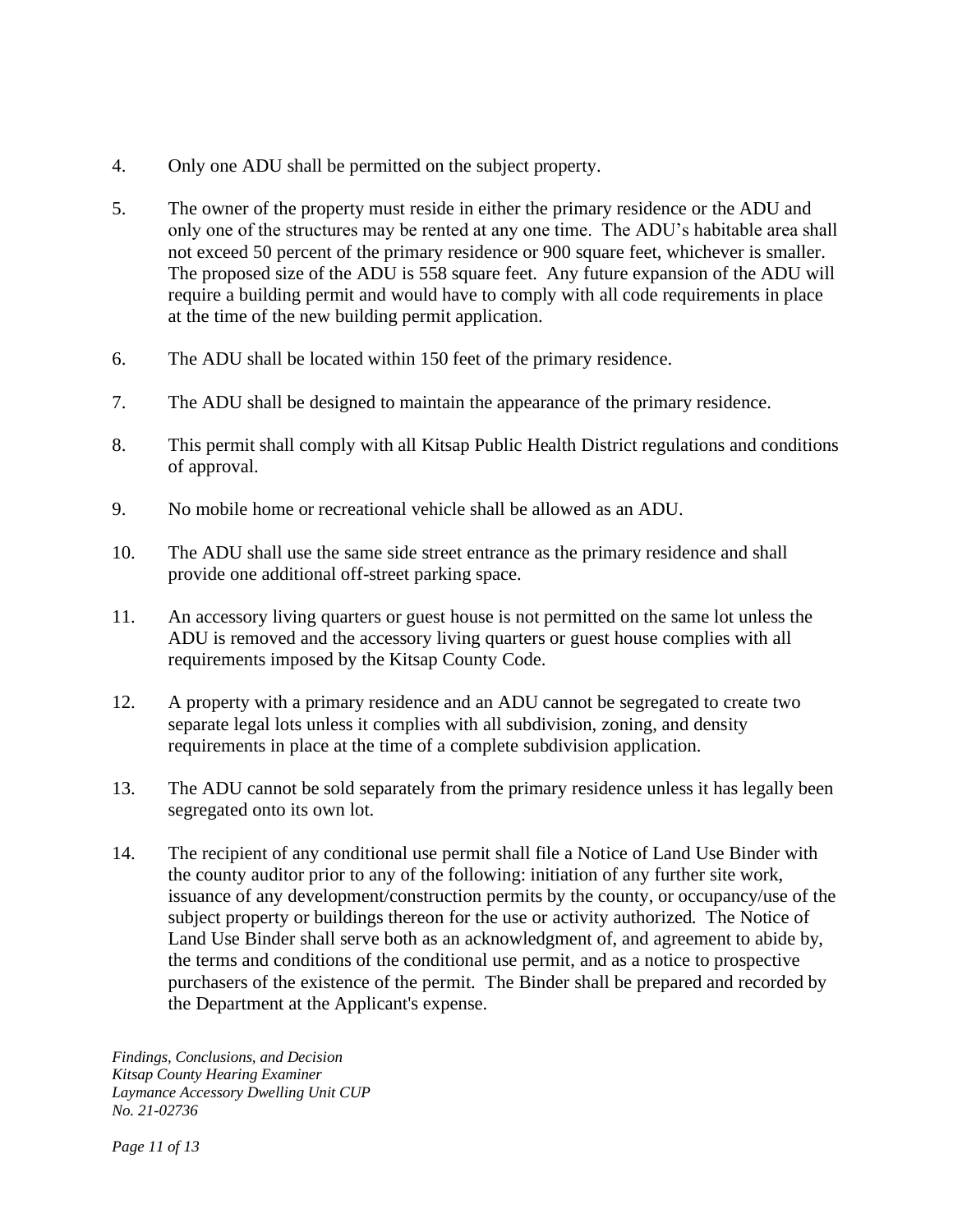- 15. The uses of the subject property are limited to the uses proposed by the Applicant and any other uses will be subject to further review pursuant to the requirements of the Kitsap County Code. Unless in conflict with the conditions stated and/or any regulations, all terms and specifications of the application shall be binding conditions of approval. Approval of this project shall not, and is not, to be construed as approval for more extensive or other utilization of the subject property.
- 16. The authorization granted herein is subject to all applicable federal, state, and local laws, regulations, and ordinances. Compliance with such laws, regulations, and ordinances is a condition to the approvals granted and is a continuing requirement of such approvals. By accepting this/these approvals, the Applicant represents that the development and activities allowed will comply with such laws, regulations, and ordinances. If, during the term of the approval granted, the development and activities permitted do not comply with such laws, regulations, or ordinances, the Applicant agrees to promptly bring such development or activities into compliance.
- 17. The decision set forth herein is based upon representations made and exhibits contained in the project application Permit #21-02736. Any change(s) or deviation(s) in such plans, proposals, or conditions of approval imposed shall be subject to further review and approval of the County and potentially the Hearing Examiner.
- 18. This Conditional Use Permit approval shall automatically become void if no development permit application is accepted as complete by the Department of Community Development within four years of the Notice of Decision date or the resolution of any appeals.
- 19. Any violation of the conditions of approval shall be grounds to initiate revocation of this Conditional Use Permit.
- 20. The project proposes no ground disturbance. Should additional ground disturbance or development activity occur, a single-family wetland certification or delineation may be required.
- 21. New and/or replaced hard surfaces do not exceed the 2,000 square foot threshold; nor does the project exceed 7,000 square feet of disturbed area. Although a formal plan is not required, the Applicant must consider all elements required of a stormwater pollution prevention plan and make allowances for managing erosion and sediment discharge on site. Per Title 12 KCC, if the project exceeds either of the thresholds noted above, then additional review for stormwater management will be required.